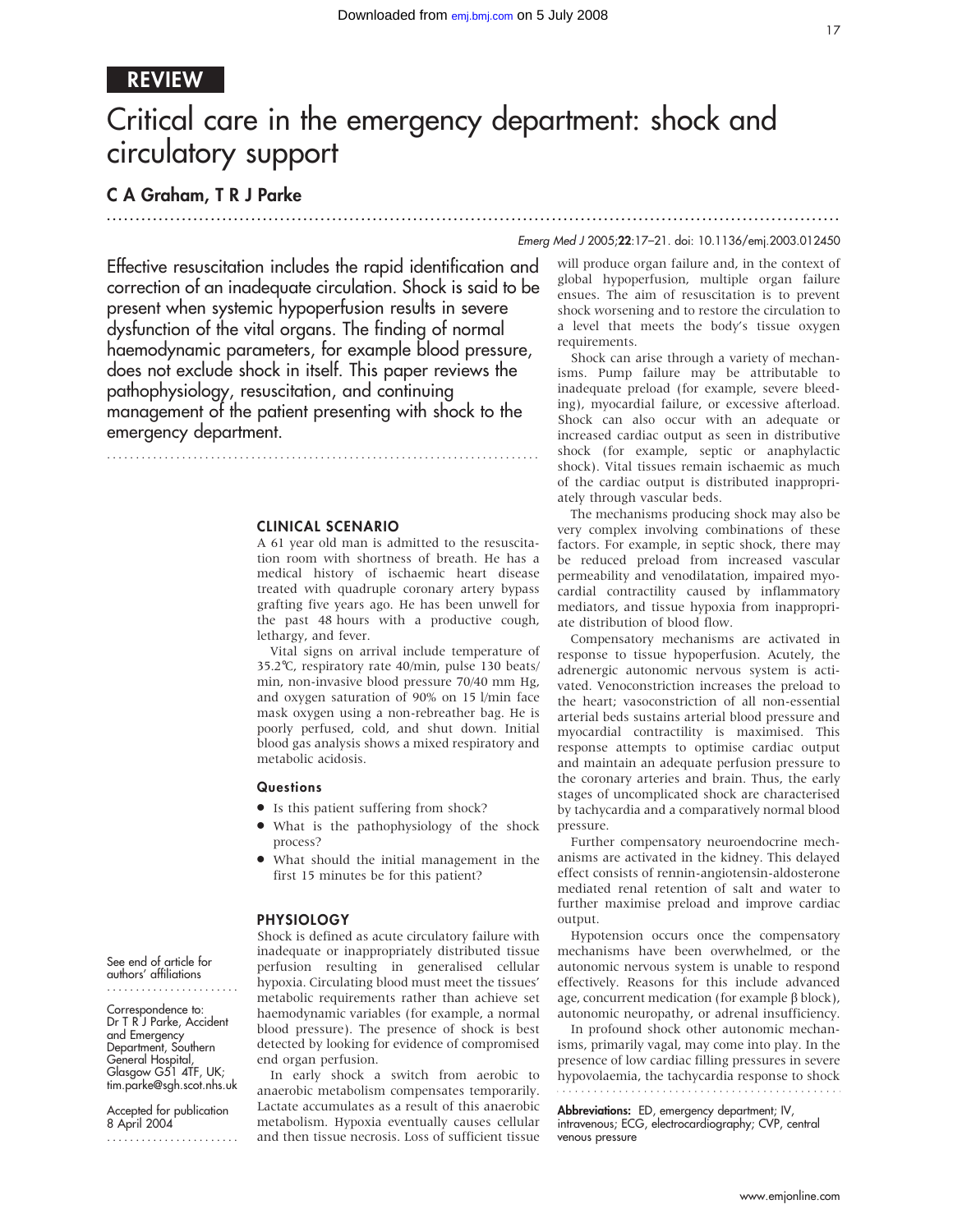may be replaced with a reflex bradycardia. As shock progresses, cells in ischaemic tissues switch to anaerobic metabolism and lactic acidosis stimulates compensatory hyperventilation.

Identification and treatment of shock in the emergency department is based on sound knowledge of these physiological principles.

#### CLINICAL FEATURES OF SHOCK

Clinical features of acute circulatory failure are usually those of tissue hypoperfusion. This is most easily detected in the skin as central pallor, peripheral cyanosis, and sluggish capillary return. Other clinical evidence could include a raised respiratory rate, confusion, or coma. Renal hypoperfusion is indicated by a diminished urine output. Cardiac ischaemia may be manifest on electrocardiographic monitoring. Arterial blood gas analysis may show a metabolic (lactic) acidosis.

The traditional vital signs are less reliable indicators of shock. The interplay between the sympathetic and parasympathetic autonomic nervous system can produce pulse rates and blood pressures that are normal, high, or low. Shock cannot be excluded solely on the basis of normal vital signs.

Blood sugar measurement can identify patients with shock secondary to hyperglycaemia (diabetic ketoacidosis and hyperosmolar states) and with hypoglycaemia, which may resemble shock clinically.

## INITIAL MANAGEMENT OF SHOCK IN THE EMERGENCY DEPARTMENT

Ideally, patients suffering from shock are identified at triage and transferred to the resuscitation room. All patients should be given high flow oxygen, have intravenous (IV) access secured, and have basic monitoring instituted (non-invasive blood pressure, pulse oximetry, and continuous ECG).

#### MANAGEMENT OF AIRWAY AND BREATHING Does the patient require intubation and ventilation?

Consider early intubation and ventilation for severe shock if there is respiratory distress, severe hypoxaemia, pronounced acidosis, or coma. Intubation ensures protection from aspiration in the presence of a reduced conscious level. Where agitation is attributable to cerebral hypoxia, intubation and ventilation permits rapid treatment without precipitating further respiratory compromise. Inspired oxygen can be maximised to 100% to optimise oxygen delivery to the tissues. Finally, the increased work of breathing with its resultant oxygen requirements is removed.

Profoundly shocked patients, particularly with severe acidosis or impaired conscious level, should be intubated and ventilated within 15 minutes of arrival in the resuscitation room. Senior anaesthetic and intensive care input should be sought at an early stage. Induction carries particular risks in the presence of severe shock, with a significant chance of precipitating profound circulatory collapse through the myocardial depressant effects and vasodilating properties of many induction agents.

A rapid sequence intubation technique is required using comparatively cardio-stable agents such as etomidate or ketamine. Modified doses will be needed, particularly in the presence of hypotension. Pre-loading the circulation with IV fluids to correct hypovolaemia may be necessary, and the use of pressor agents may be urgently required. Low tidal volumes and peak inspiratory pressures should be the aim immediately after intubation to prevent the reduction in venous return that is associated with positive pressure ventilation.

#### INITIAL MANAGEMENT OF THE CIRCULATION Is a fluid challenge indicated?

This can be a difficult decision to make on clinical grounds and often depends on the context in which the patient has presented. Conditions that are associated with actual or relative hypovolaemia respond well to restoration of vascular volume. Such conditions should be identified early. Blood loss can be assumed to be the cause of shock after trauma, at least initially, while a search is carried out for haemorrhage into the chest, pelvis, abdomen, or externally.

In conditions such as diabetic ketoacidosis, bowel obstruction, or severe diarrhoea and vomiting, it is reasonable to assume initially that salt and water depletion have caused hypovolaemic shock.

If it is clear that shock has been caused by hypovolaemia, IV fluids should be started. Patients should receive an initial bolus of one to two litres of IV fluid rapidly and be reassessed. The choice of fluid remains controversial, but crystalloids, particularly Ringer's lactate, have become widely supported.<sup>1</sup> There is no place for inotropes in the management of severe hypovolaemia unless the patient is in established cardiac arrest, as they may precipitate severe arrhythmias that may in turn worsen the shock state.

In other circumstances fluid therapy can be harmful. A patient with acute myocardial infarction or compromising arrhythmia may progress to cardiogenic shock with left ventricular failure and pulmonary oedema. Such patients may be identified by a previous cardiac history, recent chest pain, or ECG changes together with the clinical and radiological signs of acute pulmonary oedema. Additional fluid loading in these patients may increase an already increased left ventricular end diastolic pressure and worsen pulmonary oedema with no useful gain in terms of cardiac output. This is attributable to the flat nature of the Starling curve in the failing heart. Initial mangement in these circumstances is targeted at immediate treatment of any arrhythmia and early inotropic support, together with aggressive management of pulmonary oedema.

A second scenario in which fluids may be harmful is where there is severe shock associated with ongoing noncompressible haemorrhage, for example, penetrating trauma to the torso or a leaking aortic aneurysm. There is evidence that large volume resuscitation before surgical control of haemorrhage is harmful<sup>2</sup> and these patients should be treated using the principles of hypotensive resuscitation. This approach has been shown to lead to fewer complications such as dilutional coagulopathy, hypothermia, and postoperative adult respiratory distress syndrome.<sup>2</sup>

It entails giving minimal, ideally no, IV fluid to the patient until they are in the operating room and at the point of surgical control of haemorrhage. Enough fluid is given to maintain consciousness (brain perfusion). Blood is the colloid of choice if significant blood loss is suspected.

Hypotensive resuscitation is not recommended, however in the context of blunt multiple trauma and where there is evidence of serious head injury, a systolic pressure of at least 90 mm Hg must be maintained.<sup>3</sup>

#### Should we give a fluid bolus in shock of uncertain aetiology?

If anaphylactic shock is suspected (rash, wheeze, allergen exposure), then fluid therapy is appropriate along with intramuscular adrenaline (epinephrine).<sup>5-7</sup> Similarly, if septic shock is suspected (petechial rash, high fever, presence of infective source, rigid abdomen), then fluids should be given.8 9 In addition to maldistribution, septic shock also has a large hypovolaemic component because of the extravasation of plasma through the leaking vasculature.<sup>8</sup>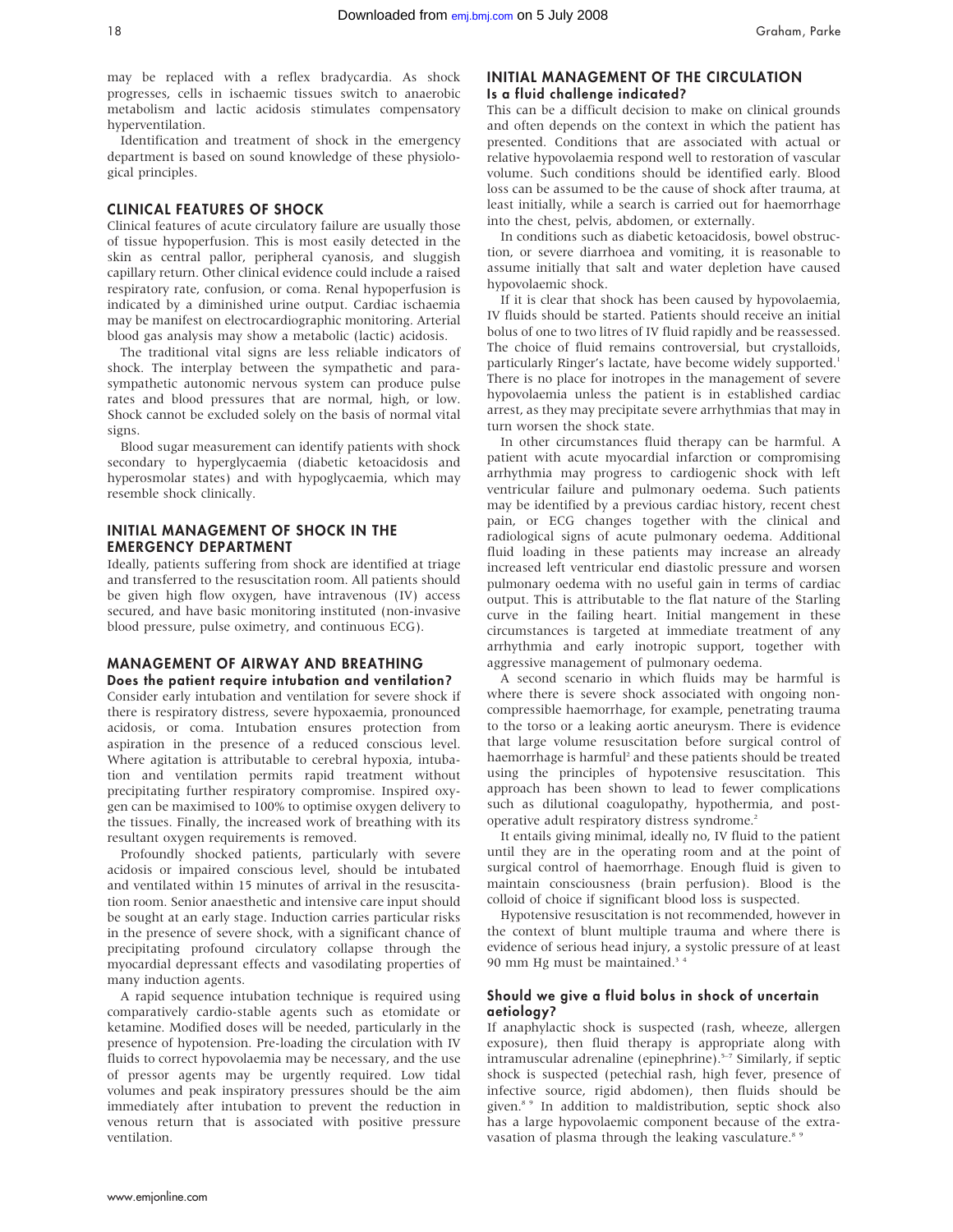Occasionally a patient will present with shock with no immediate obvious precipitant. The usual causes are occult haemorrhage (such as upper gastrointestinal haemorrhage without haemetemesis or melaena or concealed obstetric/ gynaecological blood loss), hidden sepsis (silent intraperitoneal perforation, early meningococcaemia, or toxic shock syndrome), or a silent cardiovascular event (pulmonary embolus, myocardial infarction).

Most of these conditions, including myocardial infarction without left ventricular failure, will be improved by a fluid challenge.

A fluid challenge, usually 250 ml of crystalloid solution via a wide bore cannula over two minutes, should be given in the first instance. The response to this fluid challenge should be noted and if the patient seems to improve (blood pressure up, heart rate down, peripheral perfusion improved), then fluid loss should be assumed and further fluid should be given.

#### CASE PROGRESSION

The patient in the resuscitation room is struggling for breath and is obviously tired. He is given a 250 ml crystalloid fluid challenge over two minutes with a slight improvement in blood pressure, to 90/50 mm Hg, but no change in heart rate or respiratory rate. His peripheral perfusion has improved a little.

A decision is made to proceed with intubation and ventilation, and he undergoes rapid sequence intubation using etomidate, fentanyl, and suxamethonium. He is sedated with low dose infusions of morphine and midazolam, paralysed, and ventilated with low tidal volumes. Haemodynamically he tolerates this reasonably well. Further IV fluids are given and a urinary catheter is inserted to assess ongoing urine output.

Invasive haemodynamic monitoring is started, consisting of a radial arterial line and a triple lumen right internal jugular central venous catheter. Despite 2.5 litres of IV crystalloid, his invasive arterial blood pressure remains at 85/45 mm Hg and there is clinical evidence of peripheral shut down. His urine output is 10 ml in the first hour.

Chest radiography in the resuscitation room shows a right lower lobe pneumonia and no evidence of pulmonary oedema. A 12 lead ECG shows a sinus tachycardia, Q waves in leads V2, V3, and V4, but no acute changes.

#### **Questions**

- Would you give him further fluid?
- N Is it time to start inotropes? If so, which inotropes?
- $\bullet$  What other treatments might you consider?
- Where does this man need to be transferred to?

#### SECONDARY MANAGEMENT

Many patients will respond to high flow oxygen and IV fluid therapy and peripheral perfusion will improve. Signs of an adequate response to treatment include an improving conscious level, warm peripheries, and reasonable urine output  $(>1 \text{ ml/kg/h})$ . Under these circumstances a diagnosis should be sought and the patient should be referred appropriately. There is evidence that patients presenting with haemodynamic instability after trauma have a better outcome if managed in a critical care setting after discharge from the ED.10 The same criteria should apply to septic patients who should be managed in a high dependency area.

### POOR RESPONSE TO INITIAL TREATMENT

In severe or ongoing hypovolaemic shock, and in advanced septic shock, initial management may make little or no difference. If the patient's conscious level is deteriorating, haemodynamic parameters worsening, or blood pressures show an increasing metabolic acidosis, then any earlier decision not to ventilate may need urgent review.

If the circulation is still inadequate and there is clinical evidence of shock, it is desirable at this stage to assess the degree of filling of the venous circulation by using a central venous pressure (CVP) monitored fluid challenge.

The response of the CVP to a fluid challenge, 250 ml of IV crystalloid given over two minutes, gives an indication of the compliance of the venous system. If the system remains highly compliant (minimal rise in pressure with further fluid), then further fluid boluses may continue to increase the cardiac output depending on the Starling curve of the right ventricle at that time. If the right heart is becoming non-compliant (that is, significant rise in pressure, greater than 3 mm Hg) with further fluid, it suggests that the systemic venous system is full and that further fluid will simply overload the right ventricle.

It must be remembered that the CVP does not measure the filling pressures on the left side of the heart. This filling pressure has a greater influence on cardiac output and the formation of pulmonary oedema in overload states. This means that CVP monitoring can be misleading. For example, in pulmonary embolism the CVP may be high and show a rise in response to fluid challenge because of outflow obstruction of the right ventricle. Any attempts to treat ''fluid overload'' (for example, diuretics) would be ineffective and possibly dangerous.

Conversely, in a patient with an extensive anterior myocardial infarction, comparatively normal right ventricular function may occur with a severely impaired left ventricle. The CVP may be low and show a minimal rise in response to a fluid challenge. The left ventricular filling pressures may however be high and further injudicious fluid administration risks the formation of pulmonary oedema.

Despite this, CVP monitoring is simple and ideally used early in the ED setting. Transducer based continuous monitoring is mandatory; manometer systems are inaccurate and cannot be recommended. It is good practice to continue using CVP guided fluid challenges for as long as a clinical response is elicited or until the CVP begins to rise. At this stage, if the patient remains shocked then inotrope therapy should be considered.

In addition to monitoring the CVP, unresponsive shock should prompt a switch to invasive arterial blood pressure monitoring.8 Non-invasive monitoring is inaccurate at low pressures and is not sufficiently responsive to guide the minute by minute changes of complex shock management. Furthermore, whether the patient is ventilated or not by this stage, frequent repeated measurements of blood gas pressures will be necessary. It is recommended that the invasive pressures together with continuous ECG monitoring and pulse oximetry are all displayed on one monitor screen simultaneously to permit the integration of all available information.

#### **INOTROPES**

The initiation of inotropic support in the resuscitation room is indicated where shock with or without hypotension is unresponsive to fluid management. This is seen in cardiogenic shock with predominant left ventricular failure or in severe septic shock after CVP guided fluid boluses are producing no further benefit or are giving rise to significant increases in CVP. Inotropes may also be required in the postcardiac arrest setting and in anaphylactic or neurogenic shock that is resistant to fluid therapy.

The goals of inotrope therapy are to raise cardiac output by increasing the heart rate and stroke volume for a given preload and to exert an appropriate effect on the peripheral vascular system. In cardiogenic shock, where the adrenergic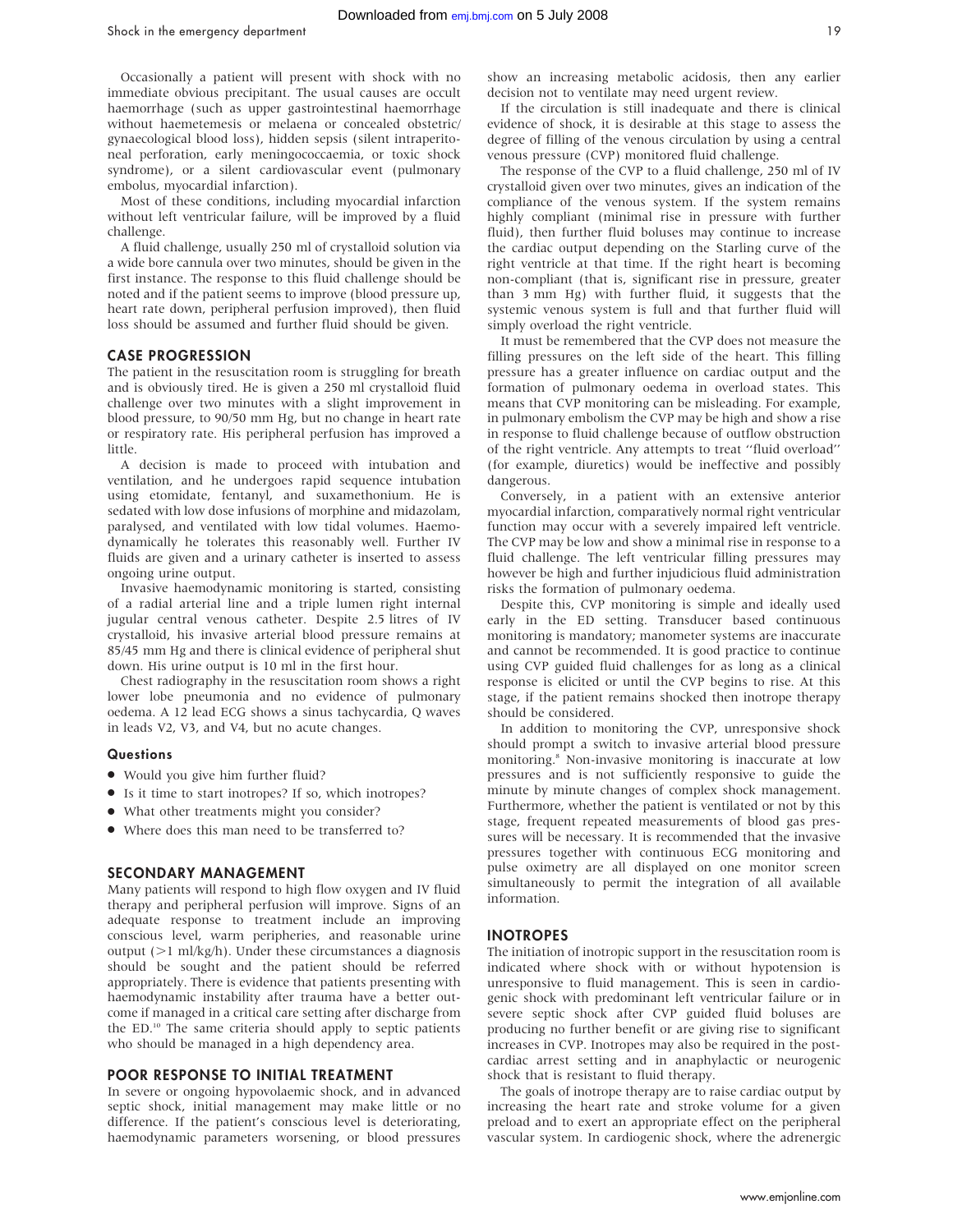compensatory mechanisms are usually fully activated and systemic vascular resistance is usually high, the use of inotropes may increase the afterload on the failing left ventricle. This must be weighed against the need to maintain an acceptable mean arterial pressure to permit adequate perfusion of the brain, kidneys, and the heart itself. Furthermore, in an ischaemic failing myocardium, the cost of using inotropes is increased myocardial oxygen consumption and further ischaemia, particularly if the inotrope produces a pronounced tachycardia.<sup>8</sup>

Dobutamine has positive inotropic and chronotropic effects, together with a useful degree of vasodilatation.<sup>8</sup> Consequently, in severe cardiogenic shock with pulmonary oedema and an adequate systolic blood pressure  $(>90$  mm Hg), it is the agent of choice. It must be introduced slowly to avoid tachycardia and arrhythmias. In the presence of an inadequate preload it also commonly causes hypotension.

If hypotension is prominent, especially in the post-arrest situation, adrenaline may be a more appropriate agent.<sup>8</sup> Despite the hazards of increasing myocardial work, the perfusion of critical organs must be maintained acutely.

In septic and anaphylactic shock, inappropriate vasodilatation and low systemic vascular resistance are the principal problems after fluid resuscitation.8 Adrenaline is the drug of choice for patients with anaphylactic shock.<sup>7</sup> Various vasopressor agents have been used in the treatment of septic shock, including dopamine, adrenaline, noradrenaline, and vasopressin.<sup>8</sup>

There is increasing evidence that noradrenaline may be the agent of choice for patients with severe septic shock.<sup>11</sup> Noradrenaline has been shown to increase cardiac output, renal blood flow, and urine output when used in septic shock.<sup>8</sup> As with all inotropes, noradrenaline infusions must be started cautiously and titrated to achieve an adequate mean arterial blood pressure, typically  $>65$  mm Hg.

Inotropes should be given via a dedicated lumen through a central venous line.<sup>8</sup> It is very difficult to titrate doses accurately unless continuous intra-arterial blood pressure monitoring has been established. Any patient requiring inotropes for circulatory support in the ED should be definitively managed in an intensive care setting.<sup>8</sup>

Transfer to the intensive care unit should be carried out with full portable monitoring. It may be more appropriate in certain circumstances to transfer patients directly to the operating room, endoscopy suite, or cardiac catheterisation laboratory for definitive management before intensive care unit admission.

There is some evidence from a single centre study in the US that early goal directed therapy in the ED management of severe sepsis may improve outcome, and this may influence the way that patients with septic shock are treated in the ED in the future.<sup>1</sup>

#### SPECIFIC TREATMENT OF CAUSES OF SHOCK

Shock is clearly not a diagnosis in itself. The aetiology of shock should be sought aggressively while the primary and secondary management is carried out to protect and increase tissue perfusion. Some treatable causes of shock are worthy of particular mention. Hypovolaemia attributable to haemorrhage that is continuing requires early definitive surgical management, particularly in trauma.<sup>2 12-14</sup> Ongoing blood loss is usually detected by the failure of fluid boluses to improve the clinical picture in the face of falling or static CVP measurement.

Arrhythmias when present should be considered as potentially contributing to or causing low cardiac output. Bradyarrhythmias may require treatment with atropine or pacing. Tachyarrhythmias, typically atrial fibrillation or flutter, may require cardioversion if there is haemodynamic compromise.

Pulmonary embolism and cardiac tamponade are often suspected when shock is resistant to IV fluid therapy and a high CVP is found. Both conditions can be conveniently differentiated in the resuscitation room by emergency ECG and specific treatment can then be started.

Tension pneumothorax should be identified during the primary assessment of breathing in shock patients, but should be remembered as an important cause of severe circulatory collapse. It may occur immediately after the initiation of mechanical ventilation or shortly after an attempt at central venous cannulation.

Patients with septic shock should be given early and adequate antibiotics in the resuscitation room.<sup>15</sup> Adequate treatment of sepsis may require urgent surgical intervention to drain abscesses or exteriorise perforated bowel. A brief period of active resuscitation before emergency surgery may be beneficial.<sup>1 16</sup>

In the absence of any obvious hypovolaemic, cardiac, septic or anaphylactic cause for shock, more unusual causes should be considered. Shock that is resistant to fluid and inotrope therapy may be attributable to an addisonian crisis. If this is a possibility a bolus of IV hydrocortisone should be given promptly after taking a venous blood sample for random cortisol concentrations.

Certain toxins may also provoke cardiovascular collapse but in general the treatment is supportive and cardiovascular management should proceed along similar lines as for sepsis.

Shock in otherwise fit young women should prompt consideration of a diagnosis of toxic shock syndrome and initial investigation should include a digital vaginal and speculum examination.

#### SUMMARY

Shock is defined by critical tissue hypoperfusion. It must be rapidly reversed before organ damage is sustained and irreversible. Treatment should therefore begin in the resuscitation room of the ED and should consist of oxygen therapy with or without ventilatory support and a rapid appraisal of the likely causes. Patients with exsanguinating haemorrhage from penetrating torso trauma or ruptured abdominal aortic aneurysms should be transferred to the operating room for definitive management using hypotensive resuscitation.

In all other shock states, except cardiogenic shock with left ventricular failure, intravenous fluids are indicated. Unless this normalises the patient's condition, more invasive investigation and treatment should be started promptly. This should consist of invasive haemodynamic monitoring and repeated IV fluid challenges with CVP guidance.

In shock states unresponsive to intravascular fluid expansion, or in cardiogenic shock where fluid challenges may be hazardous, inotrope therapy is required. The choice of inotrope should be guided by the nature of the problem and the haemodynamic parameters in individual cases. In all shock states reversible factors should be rapidly sought and corrected.

Patients admitted to the ED with all but the most simply managed forms of shock should be transferred to a critical care area once stabilised.

#### **QUESTIONS**

[Answers in the text]

- What is the definition and clinical features of shock?
- N What are the hazards of intubation and ventilation in shocked patients and what steps can be taken to minimise them?